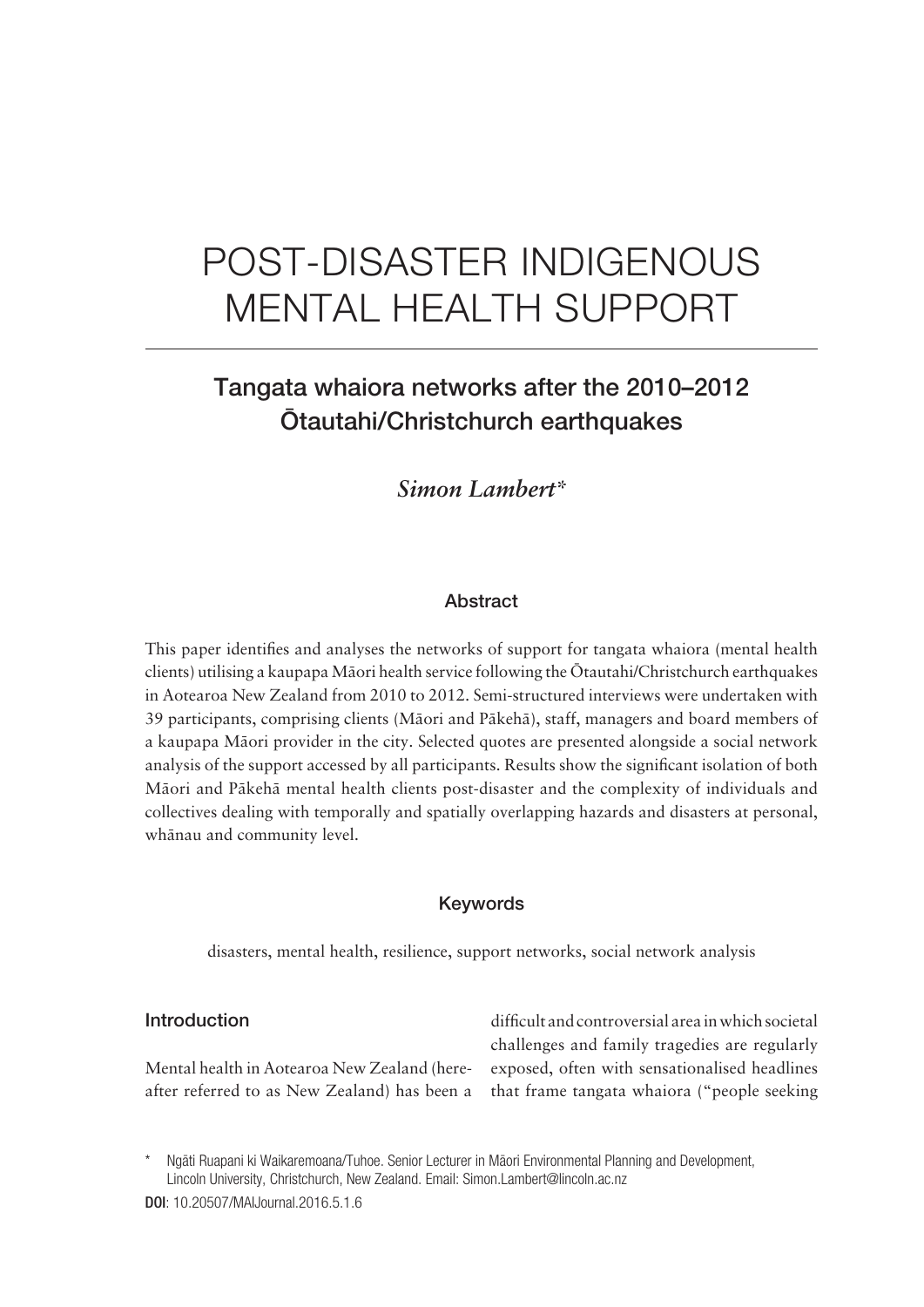health", a Mäori term for mental health clients) as presenting "dangerousness" and "criminality" to others (Coverdale, Nairn, & Claasen, 2002). Although mental disorders existed prior to European contact, the increase in Mäori mental health issues seems to be a relatively recent phenomenon (Kingi, 2011). A major survey of national mental health in 2006 found that Mäori generally have a higher prevalence of mental disorders than the remainder of the population and are significantly less likely to make a mental health visit (Kingi, 2011). Given these statistics, the relevance to Mäori of modern mental health law and practice cannot be overstated.

The assertion by Mäori of Mäori philosophies and epistemologies has led to major advances in the modelling of health and wellbeing. One of the best-known models is Mason Durie's Whare Tapa Whä (Durie, 1998) in which good health is acknowledged as the balanced interactions of four components of an individual's life:

| Te taha hinengaro | Inseparability of    |
|-------------------|----------------------|
|                   | mental health from   |
|                   | the mind and body    |
| Te taha whānau    | Extended family,     |
|                   | wider social systems |
|                   | and support          |
| Te taha tinana    | Physical wellbeing   |
| Te taha wairua    | Spirituality         |
|                   |                      |

These dimensions are of course intertwined, representing the close relationship of each of the components. Many organisations use this model, including the kaupapa Māori and Pacific NGO Mental Health and Addictions Collective (2013), to which a key research partner in this research belongs. The de- institutionalisation of mental healthcare in New Zealand sits within a broader socio- political restructuring that began in the late 1980s and implemented massive changes to this country's society through ongoing reforms along neo-liberal interpretations of the allocation of resources (Jessop, 2000; Kelsey, 1995). The impacts of these reforms not only continue but are being extended, notably in housing where the current government has announced the privatisation of social housing ("Only time will tell on 'social' housing", 2015).

#### Impact of disasters on mental health

Research on disasters and mental health emerged from studies on the impacts of war (Raphael & Maguire, 2009). Researchers identified the "disaster syndrome", a period of time immediately following a disaster event when a proportion of an affected community are dazed and confused (Tyhurst, 1951). In the 1960s, social phenomena were increasingly examined for their role in post- disaster mental health. Some research reinforced the stigmatisation of victims, theorising victimhood identities and helplessness, while others presented overly positive interpretations such that any mental ill-health consequences caused by disasters "seemed to be denied" (Raphael & Maguire, 2009, p. 8). The 1970s and 1980s saw a greater focus on the impacts of disasters on mental health but, although sociologists identified the influences of societal factors on individual outcomes, these contributions were rarely incorporated into dominant mental health approaches. Cultural differences were also seldom addressed despite developing countries experiencing more frequent and more severe disasters and the exacerbation of underlying individual and community vulnerabilities by disasters (Raphael & Maguire, 2009).

The "geography of care" (Conradson, 2003) provides a useful conceptual framework by moving away from just analysing spatial characteristics of "therapeutic landscapes" (Gesler, 1992). Parr and Philo (2003) describe mental healthcare in the Scottish Highlands, identifying physically distant but socially proximate connections that enable better care for traditionally stoic individuals.

This social proximity means that neighbours five miles apart might know intimately each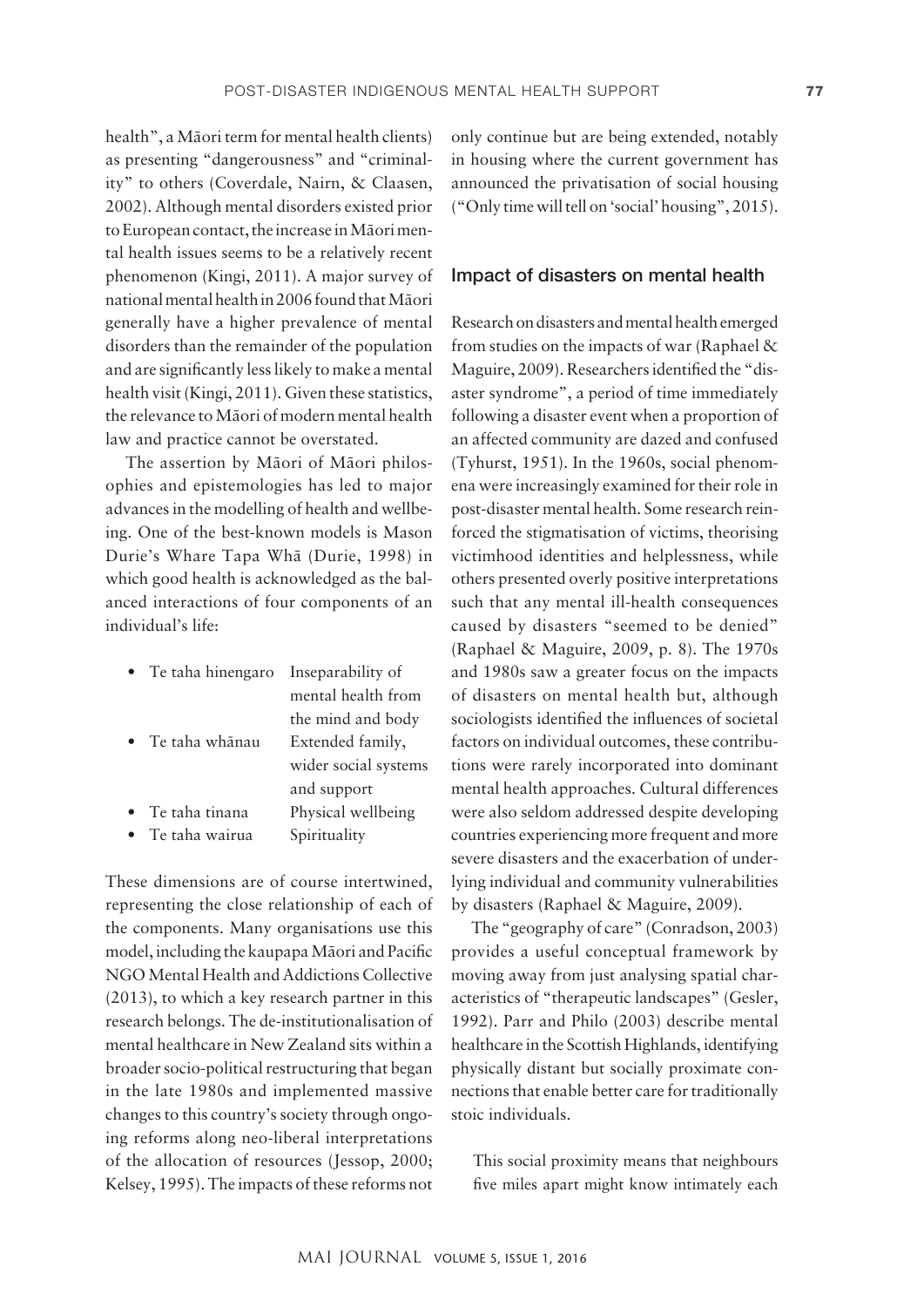other's personal histories and biographies, family relationships and so on. The genealogy of an individual and their family is something collectively known, placed, remembered and narrated by other community members, especially those who have links with the area and residents in question. This may have particular implications for people who have experienced emotional and psychological disruption. (p. 475)

Disasters are recognised as having spatiotemporal characteristics, revolving around an actual event in a particular location (although some events, such as droughts, can have long onset periods and many disasters have diffuse impacts) (Hewitt, 1997). The New Zealand Ministry of Civil Defence and Emergency Management (MCDEM, 2015) recognises four broad phases: reduction and readiness (which precede the event) and response and recovery following the event. I will revisit these "four R's" in the discussion. While Indigenous knowledge has important, perhaps fundamental, insights into hazard management and disaster risk reduction (Athayde, Baudoin, Lambert, Okerie, & Yin, 2015), historical and contemporary racism remain significant obstacles.

#### *Disasters and Indigenous mental health*

The insight that a landscape contains physical, social and cultural markers is useful and appropriate in interpreting Indigenous psycho-social support. Indigenous scholars have argued that colonisation, historical oppression and contemporary marginalisation are all "disasters" for Indigenous communities (see, for example, Dunbar- Ortiz, 2014). Kirmayer, Dandeneau, Marshall, Phillips and Williamson (2012) present four North American case studies of Indigenous mental health through disasters and by "a focus on resilience [shift] attention from vulnerability and pathology toward the analysis of resources, strengths and positive outcomes" (p. 399). The authors argue that *"*Indigenous concepts of resilience are grounded in cultural values that have persisted despite profound changes in the nature of community life" (p. 409)

Psycho- social support in Ötautahi/ Christchurch following the series of earthquakes that began in September 2010 and continued throughout 2011 and into 2012 was clearly going to be challenging. Data from the Kaupapa Maori and Pacific NGO Mental Health and Addictions Collective gives an indication of the demand for services. Specialist mental health services recorded 77,472 presentations in 2012 (about 6,500 per month), of which 8,090 (10.5 per cent) were Mäori; between 630 and 700 individual Mäori per month (Kaupapa Mäori and Pacific NGO Collective, 2013, p. 1). The most demanded services were provided by the Community Methadone Programme, Youth Specialty, Watch House, Child and Family Speciality, Psychiatric Emergency Services and East Mental Health team. The Collective found a higher prevalence of disorder for Mäori (29.5 per cent) and Pacific (24.4 per cent) people than others (19.3 per cent), "indicating that Mäori and Pacific people have a greater burden due to mental health problems" (p. 2). They attribute much of this to the relative youthfulness and socio-economic disadvantage of these populations. However, Pasifika, and to a lesser extent Mäori, are less likely to seek mental health services; for those with a disorder in the 12 months preceding the report, 25.4 per cent of Pasifika, 32.5 per cent of Māori and 41.1 per cent of others made a mental health visit (p. 2).

#### Overview of the Ötautahi/ Christchurch earthquakes

The seismic activity which came to frame the disaster in Ötautahi/Christchurch, New Zealand, took the form of a series of earthquakes beginning early on the morning of September 4, 2010. The most destructive event took place on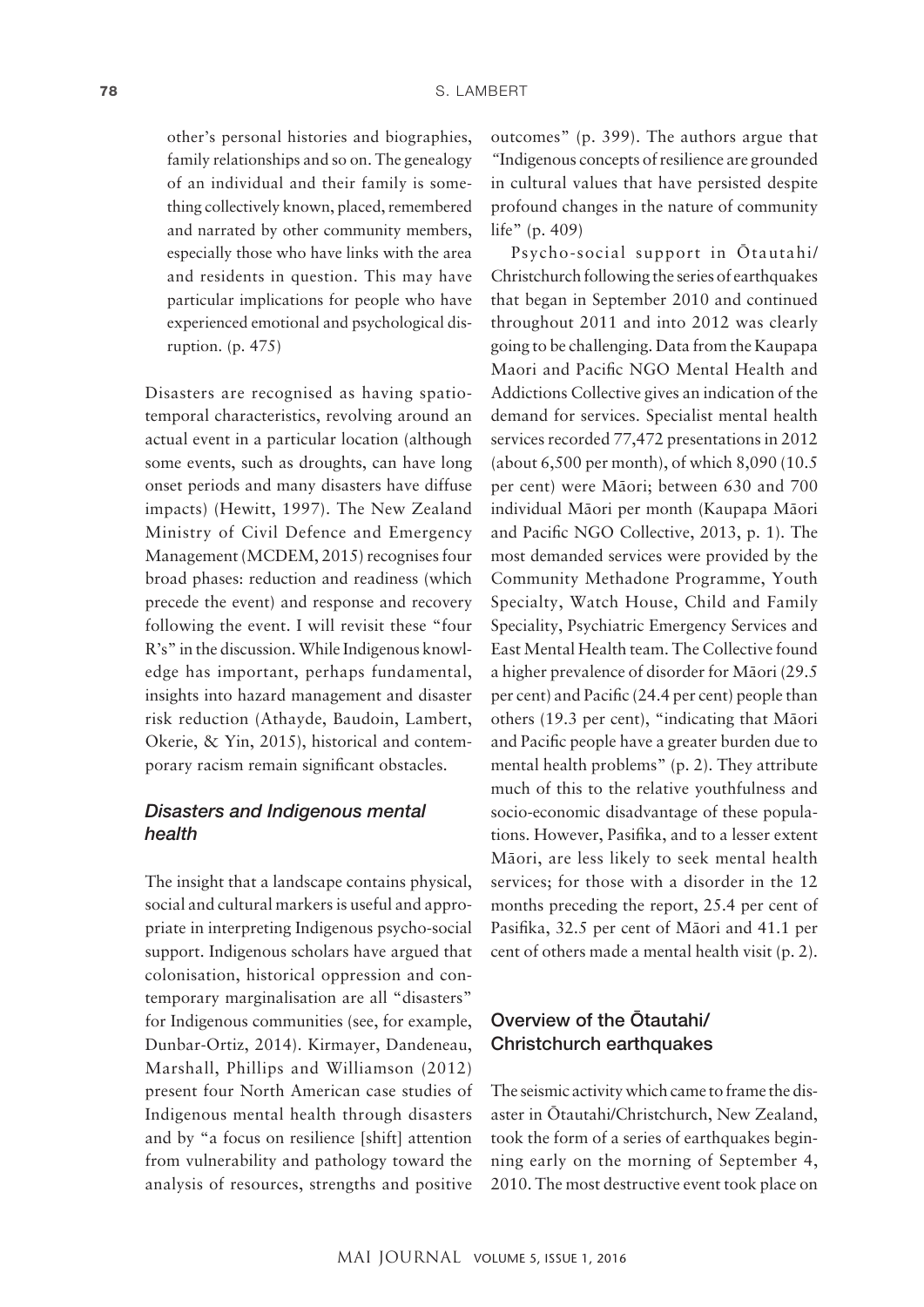February 22, 2011, with continuing aftershocks through 2012 (the timeframe of this study), some of them major events in their own right. The seismic activity was continuing at the time of writing this paper: a 5.7 magnitude event occurred on February 14, 2016. The February 2011 event claimed 185 lives, 115 in one collapsed building (the Canterbury Television [CTV] building; see Canterbury Earthquakes Royal Commission, 2012). Extensive damage was done to residential and commercial buildings as well as infrastructure, and many people experienced significant and extended disruption to their personal, working and social lives.

The Christchurch earthquakes were one of the most expensive insurance events in New Zealand history (Munich Re, 2012) and the physical recovery activities will take many years to complete. Rebuilding the psycho-social component of people's lives is also proving to be a long-term process (McCrone, 2015). The study reported in this paper aimed to illustrate the particular issues that tangata whaiora have to deal with in a post-disaster landscape.

An important finding from previous research describes Mäori cultural practices that enabled an effusive transfer of people, food, water and contact which, as physical *and* cultural expressions (of manaakitanga and whakawhanaungatanga), are enabled through socio- cultural connections which *spontaneously* embrace non-Māori (Lambert, Wilkie, & Mark- Shadbolt, 2014; Phibbs, Kenney, & Solomon, 2015). These practices informed the observed support networks for tangata whaiora participants in this research.

#### Research problem and methods

Several publications have described how Mäori individually and collectively experienced the Ötautahi/Christchurch disaster (Lambert, 2014a, 2014b; Lambert & Mark-Shadbolt, 2012; Paton, Johnston, Mamula-Seadon, & Kenney, 2014; Potangaroa, Kipa, & Winstanley,

2014). The broader research problem this study examined was the nature, causes, and consequences of a specific kaupapa Māori health service and client base response and recovery to the disaster. Three research questions relevant to tangata whaiora emerged from this problem.

The first research question was descriptive: What were the effects of the earthquakes on clients accessing Mäori mental health support in Ötautahi/Christchurch? Through previous research we have a store of data and informants for an in- depth analysis of post- disaster Mäori communities in the region. We prioritise the experiences of tangata whaiora here to understand how specific Māori-centric support networks respond to radical dislocation. The second research question therefore was: How did these tangata whaiora and their whänau respond to the disaster?

The third question concerned the application of findings: What aspects of the response and recovery of tangata whaiora in this context are applicable to other Mäori and Indigenous communities? How this particular community has responded to this disaster can facilitate disaster planning and management for whänau, marae, iwi, and other Indigenous as well as non- Indigenous communities. "Community" in this sense applies to clients—Mäori and non- Mäori—and staff of a kaupapa Mäori provider who experienced a significant urban disaster. Two methods were employed to meet the research objectives and are discussed briefly below, after a section introducing research collaborators.

#### *Research partners and participants*

Te Awa o te Ora (TATO) is an Ötautahi/ Christchurch kaupapa Mäori provider established in 1999 to provide kaupapa Mäori "wrap around" health services in the region. Tangata whaiora were themselves an integral part of the operation of TATO with a Whänau Forum that met monthly and which elected two representatives as board members (TATO, 2014).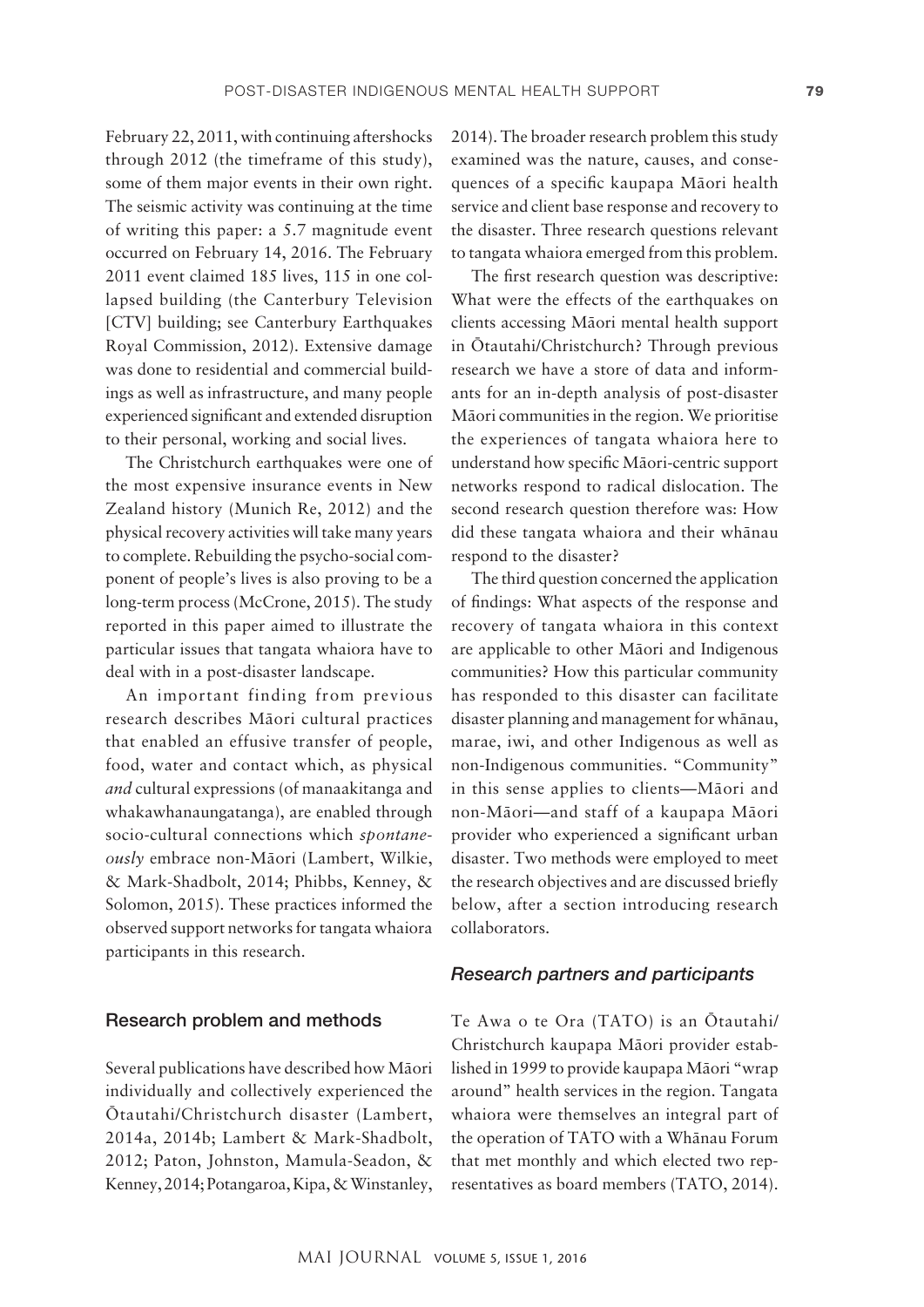On my first visit to TATO I was given a short PowerPoint presentation by the day manager explaining the philosophy and history of the provider. The kaupapa of TATO is encapsulated in their logo which incorporates "the elements of whänau and earth via the stylized waves and koru, which are proudly supported and carried on the back of the *manaia* figure which symbolically protects all that Te Awa o Te Ora Trust believes and stands for" (TATO, 2014). Broad characteristics of participants are listed in Table 1. Clearly, for participants who were tangata whaiora, TATO was a focal point for their lives. In the words of one elderly female participant:

It was here, it was coming along to Te Awa and gathering here. This is my whänau, I don't have any other whänau here, they're all in Australia, this is my whänau. (NPM17, 61- year- old female)

Potential participants were identified in consultation with TATO and personally approached. Most of the 39 participants were tangata whaiora (27); four were staff, four were board members and four were managers. Male participants numbered 19; female 20. Most participants were Mäori (28) but 10 were Päkehä and one had Mäori and Samoan ancestry. Ages ranged from 18 to 66 with the ages of 46 and 55 most represented (see Lambert, 2015). The research was also supported by the Mental Health Education and Resource Centre (MHERC), which provides "a coordinating service that encourages community participation and promotes autonomy of individuals and groups" (MHERC, n.d.).

One challenge to ethics approval by the Human Ethics Committee (HEC) of my university was the koha, which I had originally decided was to be a \$100 grocery voucher. A key HEC principle in the provision of gifts to participants is that the gift not be of a value to "entice" participation. Through the administrative process I reduced the amount to \$50. Subsequently, the research was discussed in a TATO Whänau Forum meeting and the koha of \$50 obviously mentioned (several attendees had already been interviewed by this stage). When I visited following this meeting, I was inundated by volunteers, with several explicitly mentioning the "fifty dollars". The majority of participants were beneficiaries with weekly incomes of \$270–\$300, with very little discretionary income. Given this level of poverty, what koha amount would not entice people to be interviewed?

I was comfortable with this turn of events from a kaupapa Mäori perspective for two reasons. First, the koha was reciprocity for the fundamental knowledge which became research data, amounting to a small fraction of the total research cost. Second, to be able to contribute to the living costs of participants was something I chose not to have any ethical angst over.

#### *Interviews*

A total of 39 semi-structured interviews were undertaken in April 2013 and April 2014 with all but two recorded and transcribed. The interview questions (reproduced in Appendix 1) introduced the themes of response to the earthquakes, impacts from the disaster, recovery, and support networks accessed post-disaster. Quotes used from this research are labelled "NPM", which stands for Ngä Pae o te Maramatanga, New Zealand's Mäori Centre of Research Excellence, the funder of the research. Interviews from earlier research (undertaken between August 2011 and April 2012) were reanalysed and some excerpts (labelled "EQ") used in this study (Lambert, 2014a, 2014b).

Most interviews were undertaken in TATO's premises in a quiet corner, although there was often some background noise. A whänau representative was always present. Interviews of tangata whaiora ranged from four minutes to over half an hour; interviews with staff managers and board members were often over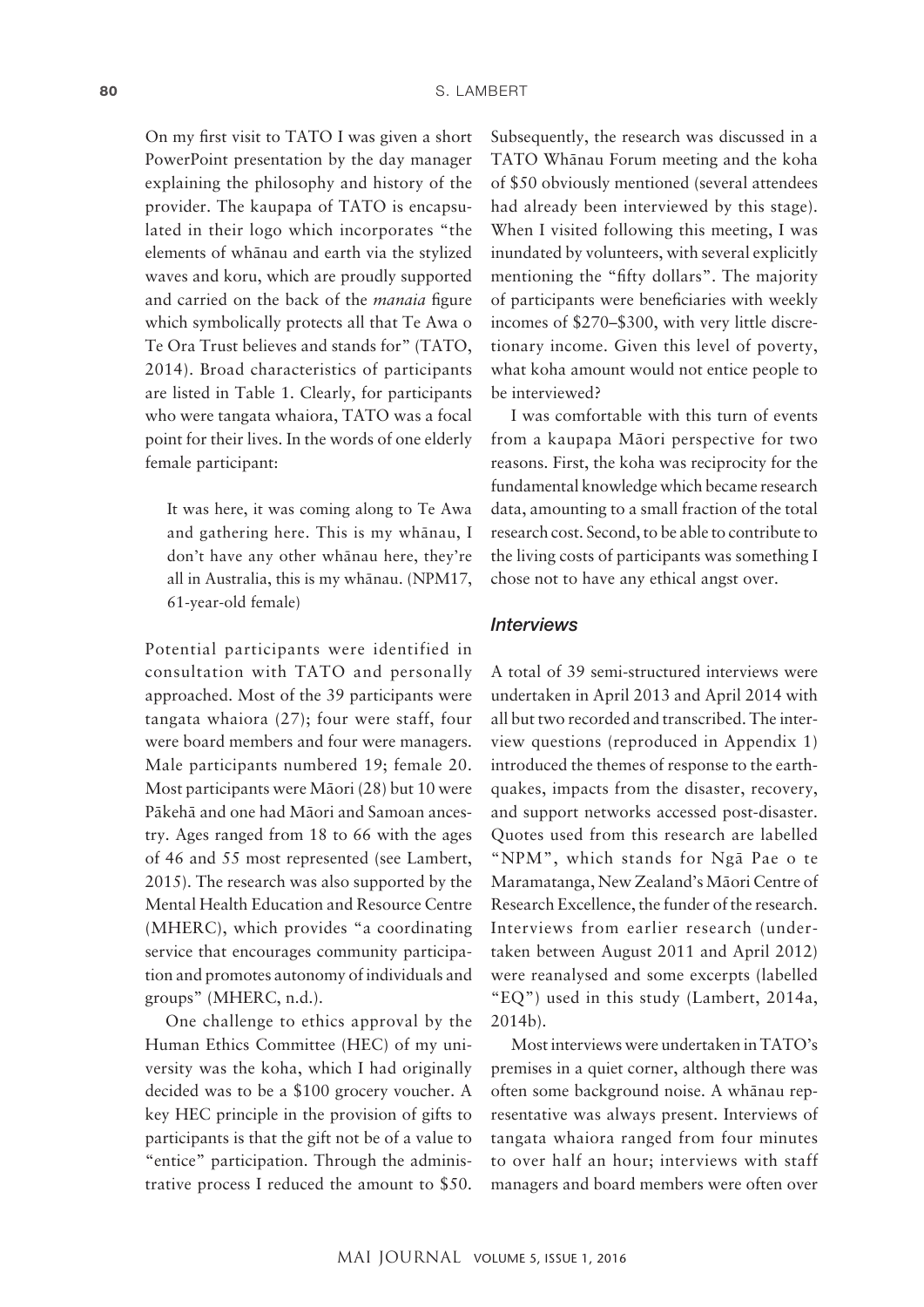one hour. Transcriptions and other data were downloaded in NVivo at the start of the project, with all files being transferred to Dedoose cloud-based software for final analyses.

#### *Social network analysis (SNA)*

SNA incorporates a number of methods to analyse how individuals and organisations are connected by one or more types of interdependency such as kinship, geographic proximity, economic interdependence, beliefs, knowledge or culture (Knoke & Yang, 2008). Participant comments on these themes were used to identify and code nodes and networks of Mäori mental health support for SNA. Themes were identified and the software enabled some initial analyses, including on social networks.

SNA was operationalised by inputting named support networks (organisations such as hospitals, residential care, other kaupapa Mäori organisations, whänau, named support staff and so on) from coded transcripts. This database was revised several times as interviews and preliminary analyses proceeded. Finally, data was transferred to NodeXL software. Various analyses could be performed by the software including useful schematics of network relationships either explicitly named (by the participant) or observed (by the researcher), noted by another participant, or collated from desktop research and feedback. (For more details and fuller explanations of themes and methodology, see Lambert, 2015.)

#### **Results**

Results will be presented in three parts. First, a series of selected quotes, mainly from tangata whaiora but also staff (several of whom are tangata whaiora themselves), board members and managers, gives an overview of individual and collective experiences. Second, data on initial movements (after the February 22 event), accommodation and support accessed describe how participants responded to the initial disaster, along with comments drawn from the interviews. Selected quotes appear in this section to help illustrate particular themes. The third section integrates qualitative interview data and quantitative movement data into an SNA of the support networks that operated during the recovery of participating tangata whaiora.

#### *Participant experiences*

This section presents selected quotes from Mäori participants to illustrate the themes of response, impacts, recovery, and networks of support for mental health. The first thing to be noted was the intense and frightening violence of the biggest shocks. The shock and confusion associated with "disaster syndrome" (Tyhurst, 1951) was recorded by an elderly male tangata whaiora participant:

I thought someone had hit me from behind, I actually thought I was getting robbed! I'd never felt an earthquake before . . . I didn't know they do that to you! And I thought "What the?" The only thing that is close to me that I've felt anything like that is when I've been bashed. I thought "Someone is in the house  $\dots$ ." (NPM14, 60-vear-old male)

A concern often articulated in the aftermath of any disaster is the fear of looting and mass panic. While the New Zealand press did carry some sensationalised stories along these lines, the unlikelihood of mass panic post-event was first noted by Quarantelli (1954) and many participants (including the individual quoted above) spoke of the sense of community that was quickly established.

The only thing that saved everybody, bro do you know what it was? Just about every second house down, everybody was out sizzles . . . sausages and buns and bread and all sorts and giving it out to people bro, and big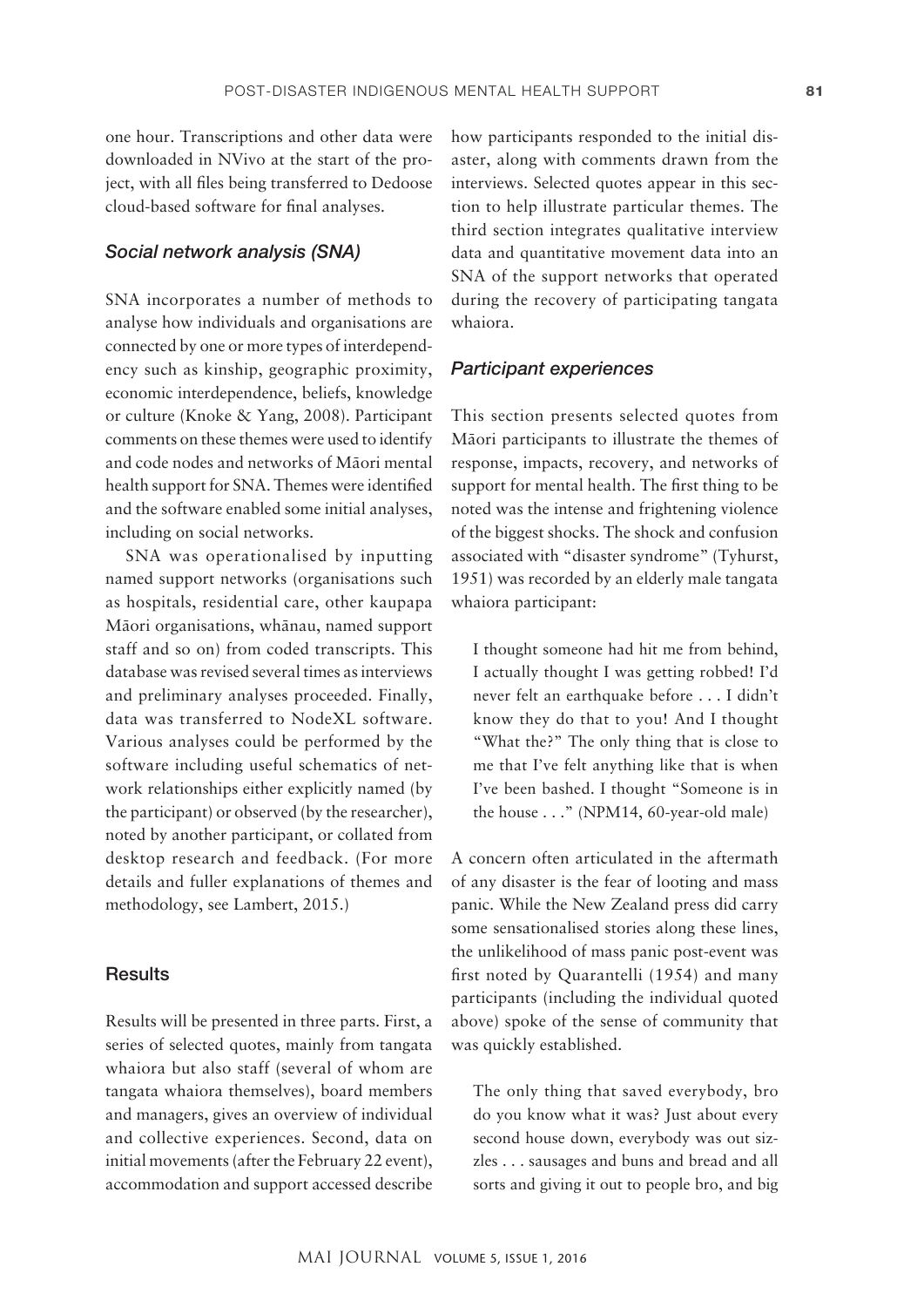hot plates of soup and it was amazing mate. (NPM14, 60-year-old male)

Some tangata whaiora saw horrific scenes. For example:

. . . we saw this woman, Asian lady, had been killed and we went over just to try and help her but she was already gone so there was nothing we could . . . So from then on I became more isolated, and I isolated myself. (NPM23, 35- year- old male)

After the February 22, 2011, event, the city shook with regular aftershocks (often coming in clusters). Many people were preoccupied with food and water, toileting, reassuring children and each other. Many had to secure new accommodation.

I shifted about six times during the earthquakes. I'd sold my property, had everything in storage [which] wasn't insured so liquefaction basically took, with seepage, the bottom boxes . . . here's me thinking I'm actually paying to have a secure lock-up and we're not covered! . . . I just got displaced after that, had gear stored in about three different places at one point. (NPM32, 40-year-old male)

A common comment from staff and managers was that many tangata whaiora handled the disaster comparatively well. For example:

I found that [tangata] whaiora were extremely resourceful because their lives [are] kind of up and down and all over the place anyway, that this was quite normal for them. It didn't even feel out of sorts particularly for them mentally, like they were just carrying on as usual and yeeha! they were able to do a few extra things that they liked doing whereas we, who were . . . supposedly a bit more in control of what was going on in our lives and helping them, we were more out of sorts. (NPM10, 50- year- old female)

Re- establishing links of support was a necessary task for many whänau but this support was often subject to disruption. Medication was very important for the health of some tangata whaiora. One woman commented:

Well I pick up my meds on Tuesdays [the February 22 earthquake was on a Tuesday] and I was on weekly blister packs so I had no meds and on Wednesday my son took me through to the hospital and the army was there and they said "Well what are you here for?", and they're busy. And then my son just said "Look my mum needs psych meds!" and they let me in. But they wrote out a script and we had to go to one of those 24- hour ones. It cost \$119 for my meds and I never got that back . . . they didn't take down any of my numbers or anything, so it cost \$119 for that week's meds. It was an out of it price! (NPM25, 55- year- old female)

TATO quickly re-established itself under strong leadership from a key manager and tangata whaiora who were clients or became clients after the February event were able to quickly connect with relevant support services. As one male client stated:

You didn't know where [service providers] were . . . there wasn't a lot of chance to communicate with outside people because so many different services were down . . . and you didn't know what, where to go for that support. It was Te Awa that . . . came, I [was talking to M.] in Atawhai, our forensics unit, and he said "Oh yes, yes there's a place that might help you reconnect with the support you need." (NPM03, 47-year-old male)

Many Mäori lived in the eastern suburbs of the city, an area that (along with the central business district and coastal cliff-top suburbs) saw significant damage to buildings and infrastructure (see Lambert, 2013; Potangaroa, Wilkinson, Zare, & Steinfort, 2011). One senior Mäori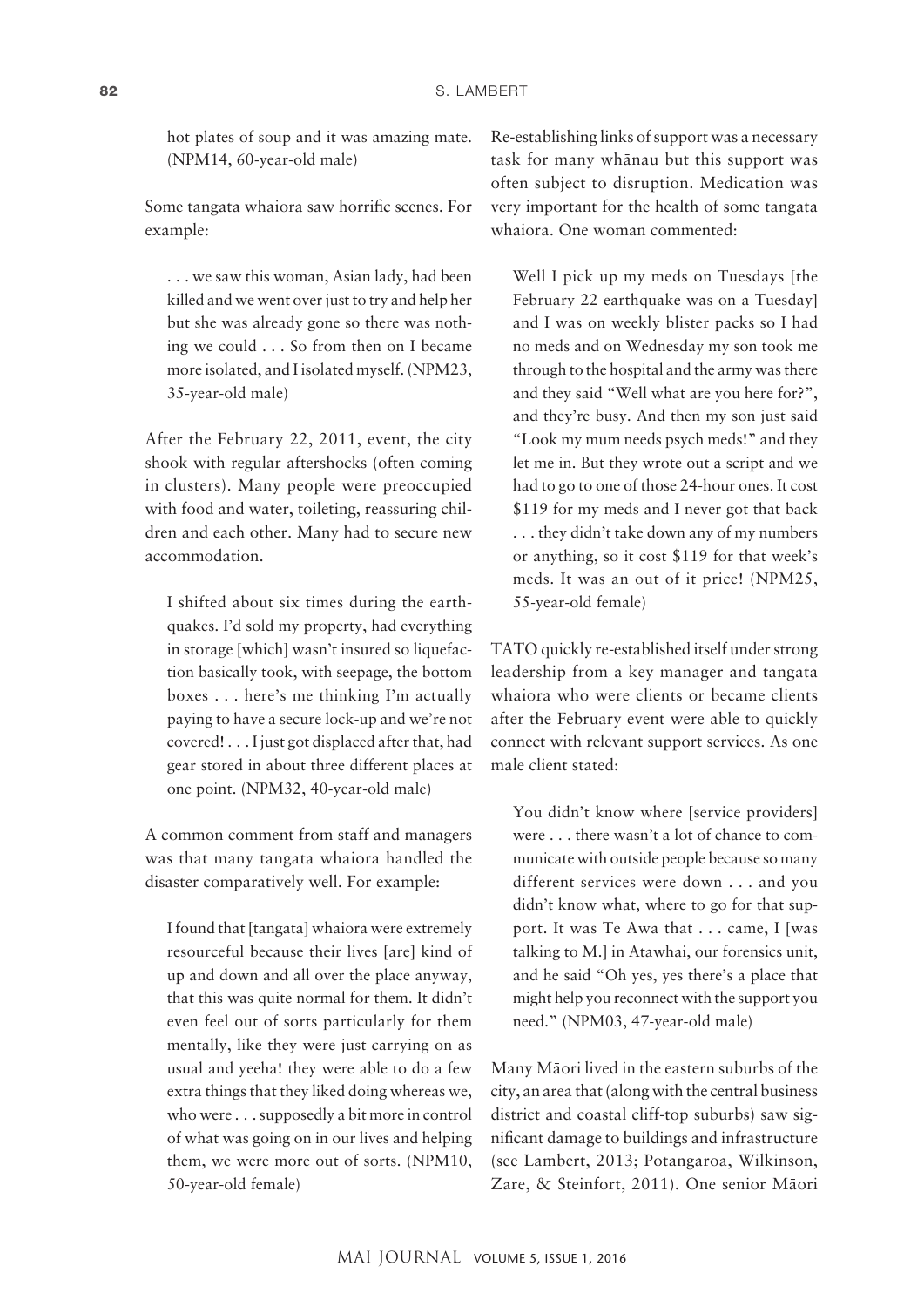leader noted the disparities in response efforts for his community:

One of the biggest criticism[s] has come from I think it was the east side of town, around this area, is the lack of communication and of course people didn't have any power, they wouldn't have had access to TV, internet and probably radio, certainly not printed media. (EQ26, 60-year-old male)

Participants in earlier research experienced mental stress and many sought counselling for the first time. For example:

I put my name down . . . I'd talk to those guys because I wasn't sleeping and stuff like that so. But they were bloody good, I said "I'm doing this, this, this and this, is that normal?" and she said "Yeah that's completely normal, if you weren't doing any of those things." I've got a fucken helmet next to my desk! It definitely made me a bit flightier after that second one. (EQ03, 45-year-old male)

Many people struggled with the "new normal", of living in a post- disaster landscape. As one male client commented:

I really saw things from a different perspective, I saw things from the perspective maybe, more when you feel like you've got nothing, you feel like everything is shit, your house is gone . . . your relationship with each other is disintegrated, there's gambling. I worried about alcohol, I wouldn't have it in my fridge. I just was terrified, absolutely terrified. (NPM13, 42- year- old male)

Residents with lower incomes tend to be the more affected, with some living in severely damaged homes for considerable periods of time (Lindell & Prater, 2003). TATO staff discussed those tangata whaiora who were homeless. For example:

The funny thing about it though is the homeless people, they don't seem to care you know, they're still the same, they . . . I don't mean to say they don't care but it's like nothing has really changed for them because they're living out there and they've known that . . . They've just got less places to go now. (NPM07, 40- year- old female)

For home-owning participants with severely damaged houses, the struggle to get repairs and insurance payouts often dominated their lives in the months and even years after the initial damage: the resulting stress was a serious issue. Many participants were reliant on social housing, a sector that had been hard hit (Goodyear, 2014), and accommodation remained a significant concern even three years after the February 2011 event (Te Puawaitanga ki Ötautahi Trust, 2014).

[The] piles needed doing, it had cracks down the walls, it had the ceilings all curved in or curved out or whatever it was . . . water came in and we had buckets, we had to get the fire people to try and put a tarp on it . . . So yeah, the house wasn't good and it took a while for that to really kick in. (NPM13, 41-year-old female)

I really don't know where I'm going to go. I could have said my dad's but then Dad has been put into a home this year with dementia so I can't even go there because my brothers are selling the place and they're in charge of it. So I really don't know what's going to happen when that happens. [I] could possibly even be in hospital because when I can't find an answer then I get really unwell. (NPM25, 55- year- old female)

Many relationships ended in the months after the disaster. People were having to deal with "earthquakes, stress, damage to their homes, insurance, finances, and when people are put in those situations they do tend to take it out on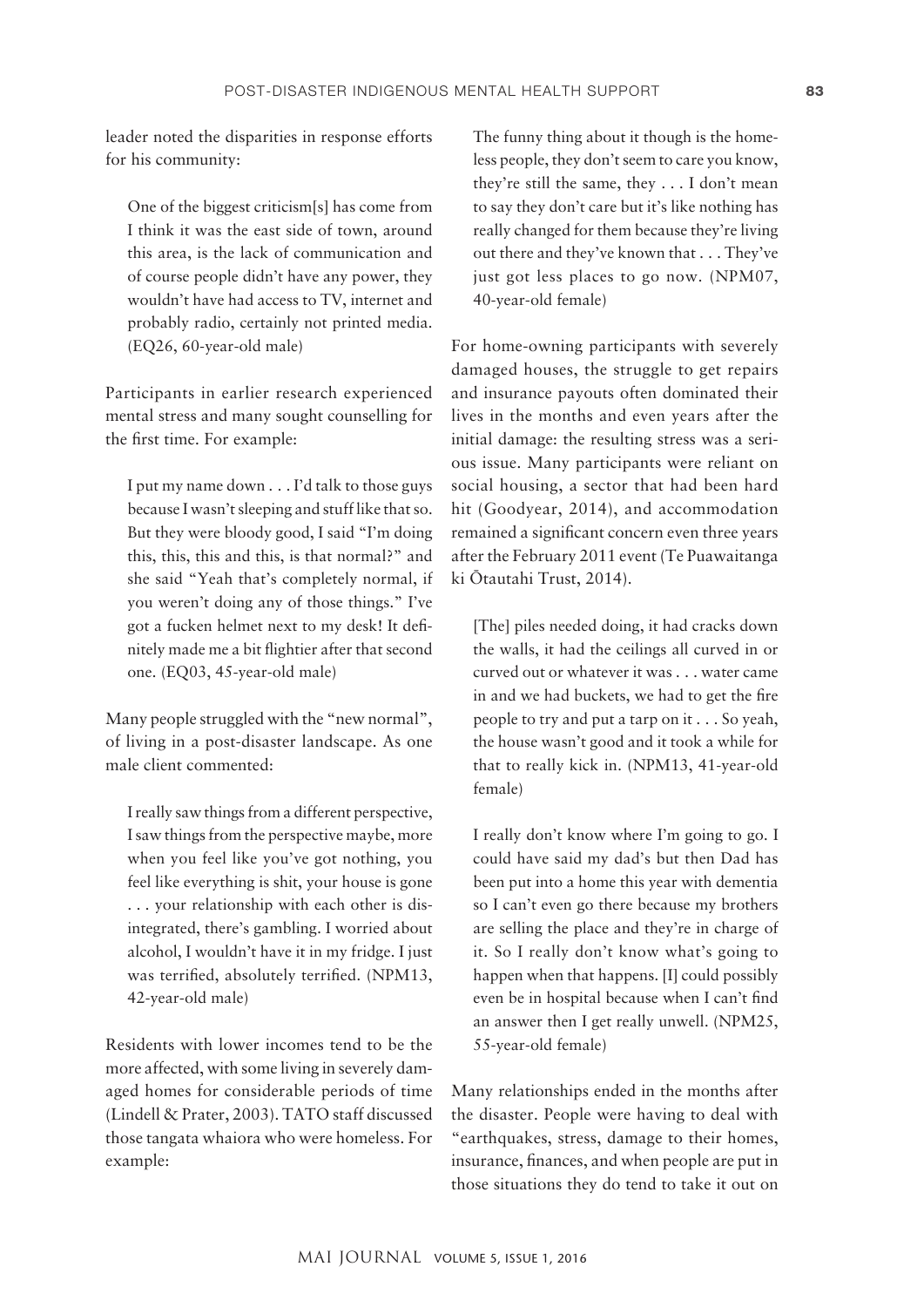their partners" (Stylianou, 2012). One woman commented:

Me and partner have broken up. I think part of it is stress because you know how everything just calms down and then the realisation of what happened just hits you. I started smoking, I hadn't smoked since 23 years. And I started drinking too. (NPM08, 52-year-old female)

Whänau were not necessarily the automatic choice of refuge for participants. For example:

Q: So what keeps you in Christchurch then?

A: It's as far away from my family as I can get ... (NPM11, 54-year-old female)

Some participants spoke of other "disasters" that they had experienced individually or as a whänau, essentially describing "overlapping disasters" whereby they are simultaneously responding to and recovering from to multiple events. Wider historical marginalisation was noted by participants familiar with the eastern suburbs, such as this tangata whaiora:

To a lot of people around, they're just basically resigned to the fact: "Oh this is how it is for us here, how it's always been." And in terms of pecking order or priority to receive any assistance, it will come when it comes if it comes. A lot of people are angry at a host of different things and some of those things are beyond sort of manageable control. (EQ26, 60- year- old male)

#### *Movements*

Many tangata whaiora had to leave their accommodation and seek shelter either elsewhere in the city or further afield. TATO quake assessment data show considerable movement by tangata whaiora, both within the city and to other towns and cities around the country (Table 1). These data show of the 110 TATO clients, 34 left Ötautahi/Christchurch following the February 22 event—just over 30 per cent. We reiterate that many tangata whaiora are vulnerable to isolation and a significant minority specifically exclude whänau from their support networks, emphasising the role of staff and friends. That only one could not be immediately accounted for is remarkable in the circumstances and a testimony to both the strength of the support networks that existed pre- disaster and the dedication of staff and the

| Response                                                           |                       | Peer<br>$(n=31)$ | Day care LMLM<br>$(n=28)$ | $(n=4)$ | CSW/CIS<br>$(n=47)$ |
|--------------------------------------------------------------------|-----------------------|------------------|---------------------------|---------|---------------------|
| Stayed in own home                                                 |                       | 6                | 8                         |         | 16                  |
| Residential care                                                   |                       | 7                | $\overline{2}$            |         |                     |
| Moved within                                                       | In emergency shelter  | 1                |                           |         | 2                   |
| Otautahi/                                                          | Moved in with whānau  | $\overline{2}$   | 3                         |         | 4                   |
| Christchurch                                                       | Moved in with friends | 3                |                           |         |                     |
|                                                                    | Other                 | 3                | $\overline{4}$            |         |                     |
| Moved outside of Otautahi/Christchurch (and<br>stayed with whānau) |                       | 9(4)             | 10(3)                     | 1(1)    | 14 $(5)$            |
| Missing                                                            |                       |                  |                           |         |                     |

TABLE 1 Client movement (N=109) (TATO, n.d.)

*Note.* LMLM = Like Minds Like Mine, a national publicly funded programme aimed at reducing the stigma and discrimination associated with mental illness see; CSW/CIS = Community Social Worker/Clinical Information Systems.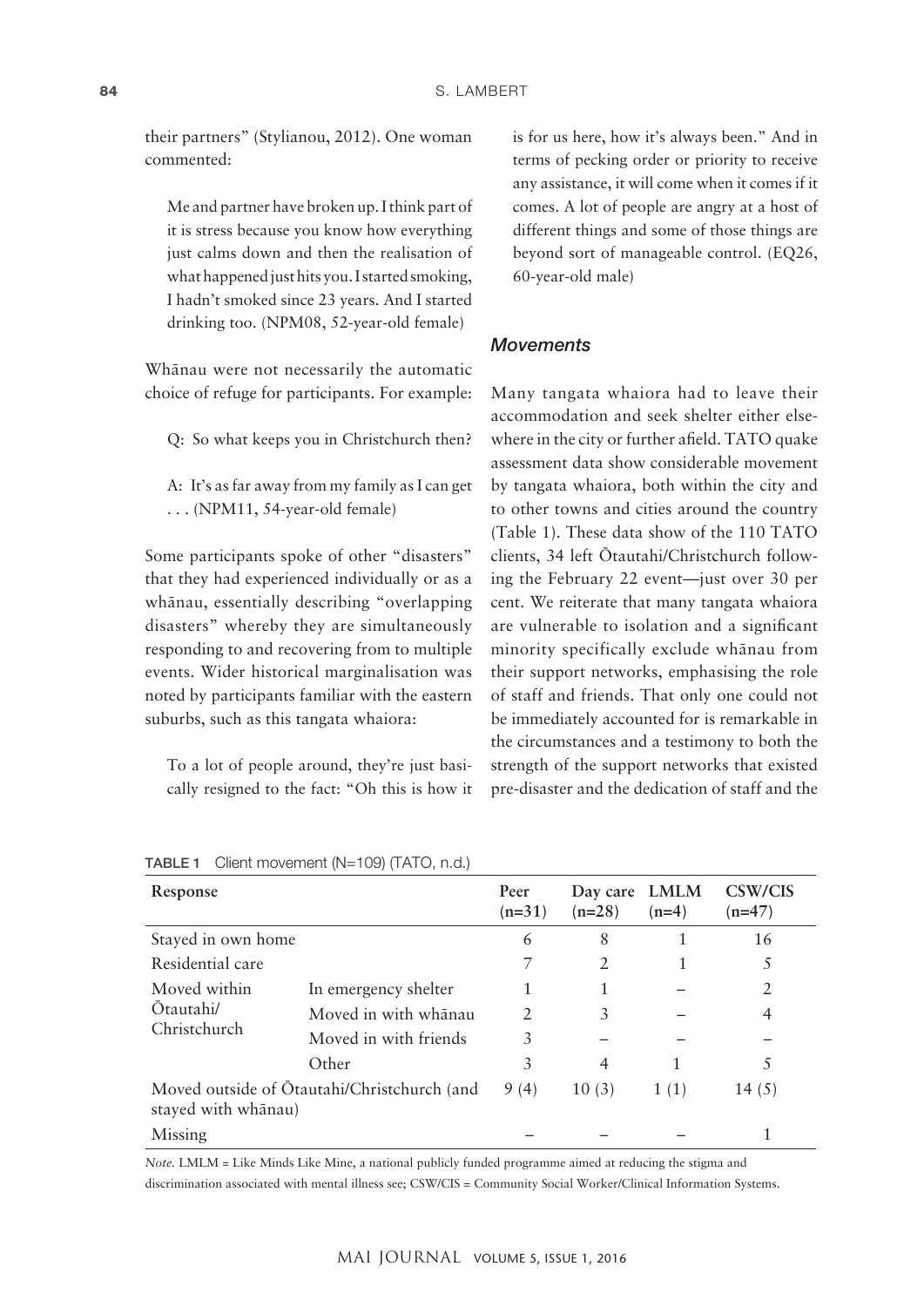rapidity and efficiency of their response in the aftermath.

An important factor behind the rapid response by TATO staff was the comparative security of their housing, infrastructure and whänau. Eleven TATO staff were available for disaster response (two were on leave), and staff members paired up in the days after the major event of February 22, 2014, and visited clients to check on their wellbeing and provide emergency supplies and pastoral support. The homes of two staff members were uninhabitable, and four others did not have water supply, but the whänau of all staff members were relatively safe.

Although all tangata whaiora who participated in this research survived the earthquakes, and most displayed remarkable strength and stoicism, many were seriously affected and the impacts of this disaster were compounded by previous or ongoing personal or whänau "disasters". This overlapping of disasters has implications for how disaster management and risk reduction strategies should be framed in the future.

#### *SNA results*

Analysis of the main themes (impact, response, recovery and support networks) led to the identification of particular nodes of support which could be ranked according to how many participants named them (Table 2). Basic analyses were undertaken to describe the connectivity of identified subgroups of participants.

In the above table TATO is first by default: most participants, and all tangata whaiora, were sourced through the provider. That whänau features in second place is also to be expected: whänau remain the fundamental network of support for Mäori and non- Mäori. However it should be noted that for 6 of our 27 tangata whaiora participants, whänau was named as a negative in their lives. These individuals *explicitly excluded* whänau from their support networks because of prior experiences TABLE2 Most named supports, in rank order

| 1   | <b>TATO</b>             |
|-----|-------------------------|
| 2   | Whānau                  |
| 3   | Kaupapa Māori providers |
| 4   | Voluntary organisations |
| 5   | Tamariki                |
| 6   | Community               |
| 7   | Personal networks       |
| $=$ | Neighbours              |
| 8   | Māori institutions      |
| 9   | NPM02 (Day Manager)     |

(drugs, alcohol and violence being the main reasons offered).

One SNA tool for analysing networks is graph density, a measure of the "general level of linkage" (Scott, 2000, p. 69). For this research, the linkages of participants through support networks in a post-disaster landscape could be measured. Table 3 lists graph density calculated using NodeXL's group matrix function, which yields a ratio that compares the number of linkages in the graph with the maximum number of possible linkages if all nodes were connected to each other. The analysis showed that managers had the most densely connected networks (0.190), and staff were also very well connected (0.150). This last point is interesting as many staff were also tangata whaiora themselves, who as a group were found to have the least dense linkages in the post-disaster landscape of Ötautahi/Christchurch (0.065). Do staff collect connections through their positions? Certainly there are opportunities for networking in their roles. Follow-up interviews on this point highlighted how those tangata whaiora with connections, and a proactive response to opportunities for great connectivity (for example, training and education opportunities), were selected for staff and leadership roles (Board member, personal communication, November 1, 2013).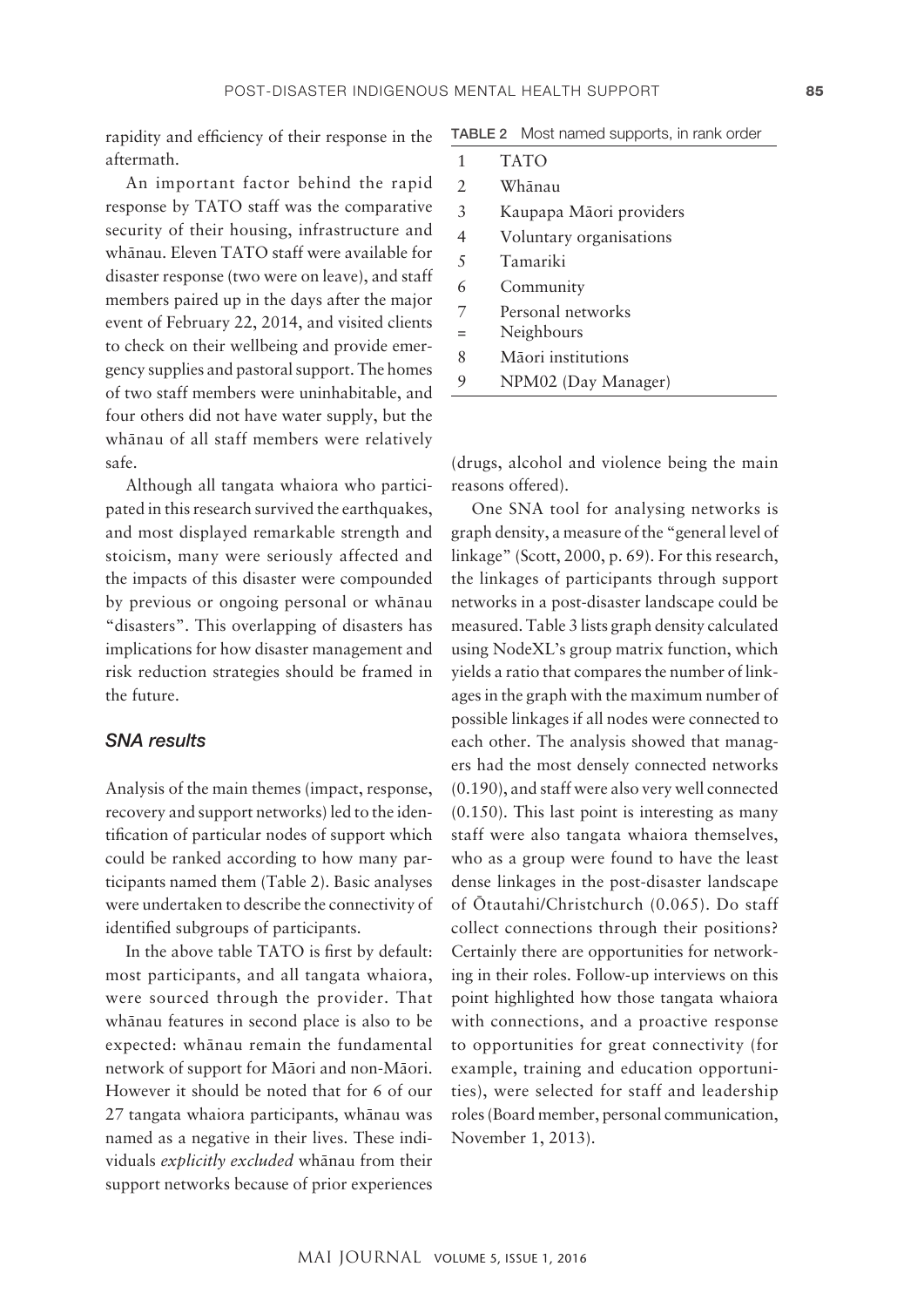| --- -- - - <sub>1</sub> - |               |  |  |
|---------------------------|---------------|--|--|
| Category                  | Graph density |  |  |
| Managers                  | 0.190         |  |  |
| Staff                     | 0.150         |  |  |
| Pākehā                    | 0.113         |  |  |
| Tane                      | 0.084         |  |  |
| Wāhine                    | 0.081         |  |  |
| Māori                     | 0.066         |  |  |
| Tangata whaiora           | 0.065         |  |  |

TABLE 3 Graph densities for different groups of participants

Table 4 shows this density data by age groups. There are no significant differences between the younger categories but the older group of 56–66 year olds is less connected.

TABLE 4 NodeXL graph densities by age group

| Age group  | Graph density |
|------------|---------------|
| $18 - 2.5$ | 0.127         |
| $26 - 35$  |               |
| $36 - 45$  | 0.112         |
| $45 - 56$  | 0.113         |
| $56 - 651$ | 0.081         |
| 66+        |               |

*Note.* The 18–25 and 26–35 age groups and the 56–65 and 66+ age groups were combined due to the small numbers in each.

#### **Discussion**

Connectivity is a cultural norm for Mäori and other Indigenous peoples (Rose, 1999) as well as an important requirement for the post- disaster health and wellbeing of tangata whaiora. These two factors came together in TATO's response to the Ötautahi/Christchurch earthquakes. Due to committed leadership, dedicated staff, and ongoing efforts in very demanding circumstances, almost all tangata whaiora who were a part of TATO's network were tracked and supported. This response was enabled by strong leadership, a relatively stable cohort of staff, cultural practices of manaakitanga and

whakawhanaungatanga, and expressions of community through the disaster.

Strong connections across organisations and communities is a necessary pre-condition for an effective disaster response. This was embodied in the personal and professional networks of managers and staff. However, support for many individuals came from just a handful of sources—recall collective connectivity was less than for managers and staff—and support remained vulnerable to forces beyond the control of the individual. Although tangata whaiora drew on whänau and friends to get through the disaster, we have seen that a signifi cant number *did not or could not* rely on whänau as a result of negative past experiences. While programmes exist to address this isolation, connection with immediate and extended family remains tenuous for many of the most vulnerable participants.

An extension of this important if unfortunate circumstance is the observation that Mäori support is comprised of immediate, physically embodied engagement and physically distant but socio- culturally proximate institutions that may not feature in the networks of tangata whaiora (though this can be remedied) but which operate at a higher level as a fitful but pregnant resource. In promoting Mäori institutions such as marae and whänau as disaster response nodes, it is vital to note that some of the more vulnerable members of our communities cannot or will not access these fundamental cultural institutions. They require some form of brokerage to re-entwine them into the rich resources of cultural support. The reliance of tangata whaiora will often be on a limited number of friends or contacts, notably kaupapa Mäori organisations for Mäori mental health clients and perhaps an increasing non-Māori clientele, and the networks these organisations have with each other and mainstream organisations.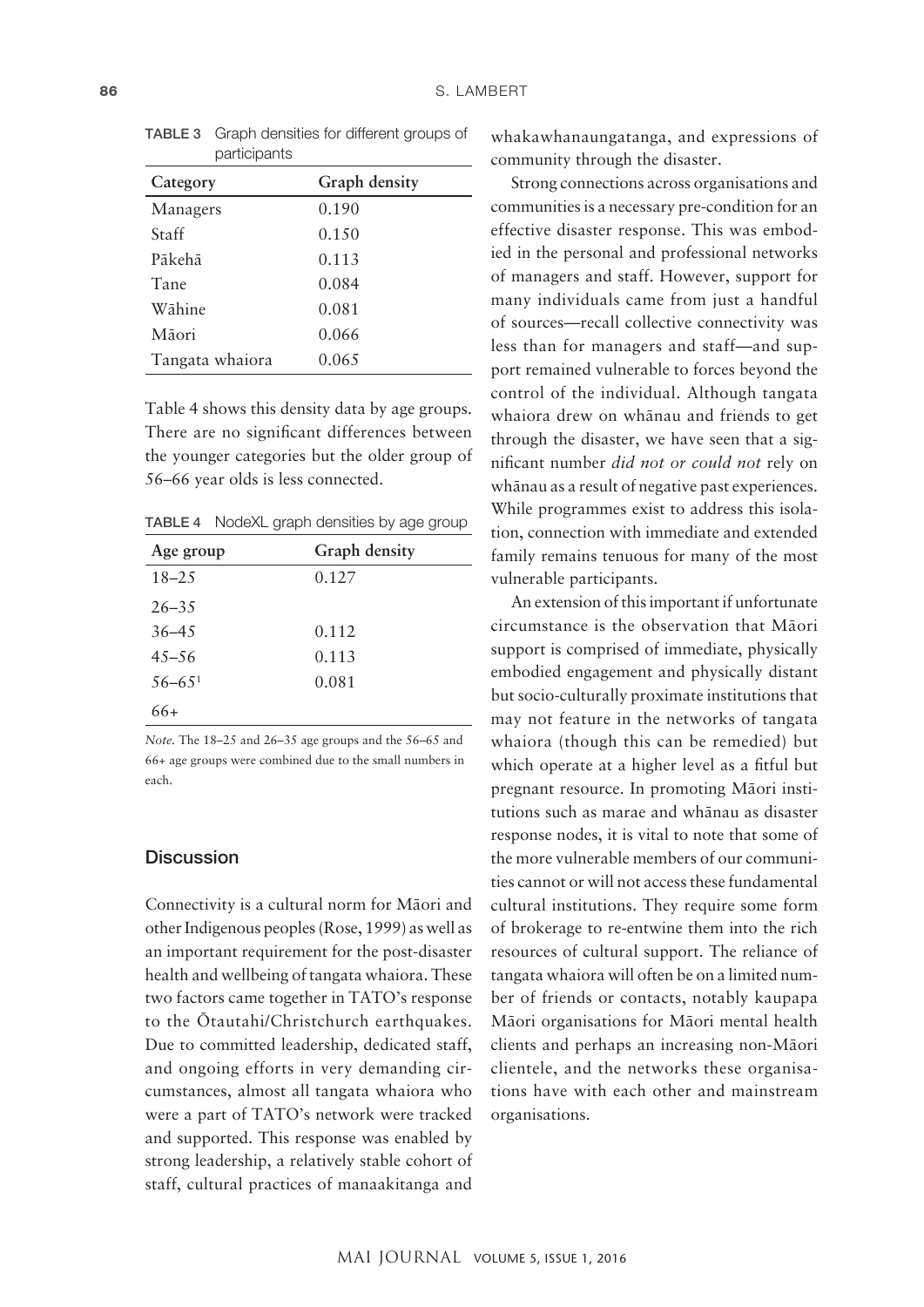#### *Overlapping disasters*

As noted earlier, the MCDEM (2015) interprets disasters as a four-phase "event" comprising reduction, readiness, response and recovery, in that order. Many Indigenous researchers have implicitly or explicitly argued that their peoples have experienced a series of *overlapping* disasters which are exacerbated by colonisation, a disaster event in itself (see, for example, Howitt, Havnen, & Veland, 2012; Olver-Smith, 1994; Rae, 2013). Given the considerable challenges to individuals, whänau and communities postdisaster, the residual effects of previous traumas and disasters remain and can be summarised as ongoing response and recovery phases which, in this research, overlapped with the response/ recovery contexts of the Ötautahi/Christchurch earthquakes. By extension, the existence of overlapping reduction and readiness phases

to other ongoing emergencies and "disasters" (for example, the drug and alcohol issues, family violence, unemployment and relocation) massively complicate the necessary response and recovery to the immediate disaster of the earthquakes. This overlapping of disasters is depicted in Figure 1 below.

It was noted at the beginning of this paper that the wider challenges to Indigenous communities, stemming from colonisation, historical oppression and contemporary marginalisation, will constrain and limit Indigenous participation in state, regional and local networks responsible for disaster and emergency management. This was the observation of Mäori in the eastern suburbs (Potangaroa et al., 2011) and is supported by the ongoing poor wellbeing scores from the Canterbury Earthquake Recovery Authority (CERA) Wellbeing Survey (see, for example, CERA, 2014) and research

|                                                                                 | <b>Readiness for</b>                                                                                  |                                                                                                                                        |                                                          |  |
|---------------------------------------------------------------------------------|-------------------------------------------------------------------------------------------------------|----------------------------------------------------------------------------------------------------------------------------------------|----------------------------------------------------------|--|
| Unemployment<br>(through training and<br>education)                             | Individual<br><b>Individual</b><br>Earthquakes<br>Storms<br>Envt degradation<br>Whānau<br>Earthquakes | <b>Responding to</b><br><b>Individual</b>                                                                                              | <b>Recovering from</b>                                   |  |
| Anxiety (spirituality,<br>medication.<br>connection)                            |                                                                                                       | Earthquakes<br>End of relationship<br>Loss of job<br>Whānau<br>Earthquakes<br>Relocation<br>Repair/Rebuild<br>Community<br>Earthquakes | Individual<br>Earthquakes                                |  |
| Whānau<br>Isolation (through<br>greater engagement)                             |                                                                                                       |                                                                                                                                        | Domestic violence<br>Drugs & alcohol                     |  |
| Vulnerability<br>Community<br>(education, training,<br>Relocation<br>migration) |                                                                                                       |                                                                                                                                        | Gambling<br>Loss of child                                |  |
| Community<br>Poor health (gym and<br>pool visits)                               | <b>Funding reduction</b>                                                                              |                                                                                                                                        | Loss of partner<br>Previous disaster<br>Traffic accident |  |
| Poverty (through<br>development)                                                |                                                                                                       | Disruption<br>Work stress                                                                                                              | Whānau<br>Loss of home                                   |  |
|                                                                                 |                                                                                                       | Restructuring<br>Capacity                                                                                                              | Separation of<br>parents                                 |  |
|                                                                                 |                                                                                                       | Capability                                                                                                                             | Community                                                |  |
|                                                                                 |                                                                                                       | Stigma                                                                                                                                 | Colonisation                                             |  |

FIGURE 1 Overlapping hazards and disasters experienced by tangata whaiora in Ötautahi/ **Christchurch**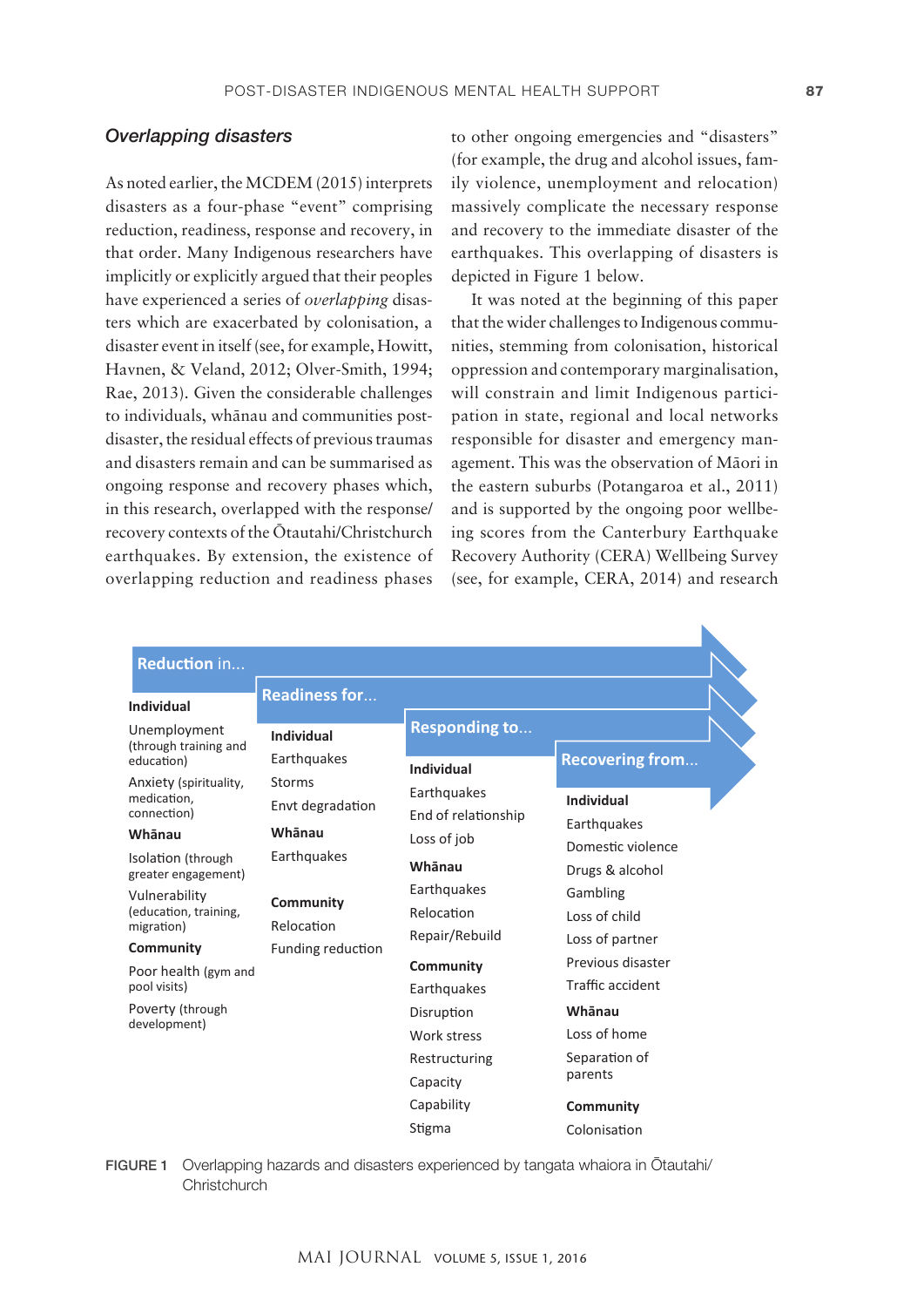on post- disaster development (Rae, 2013). The marginalisation of Indigenous communities in disaster and emergency management strategies is echoed in international case studies (Athayde & Briggs- Cloud, 2015; Lambert, Athayde, Yin, Baudoin, & Okorie, 2014). This paper has highlighted that within vulnerable communities such as mental health clients, inconstant connectivity is a feature of the recovery phase, and Mäori and the elderly remain among the most vulnerable despite explicit kaupapa Mäori provision of support.

The major risk identified in this research is that the individual and collective isolation of tangata whaiora is an obstacle to their readiness for *future* disasters, compounding whatever vulnerability they may already experience due to their economic marginalisation, ethnicity and poor mental health. Simply put, tangata whaiora struggle to determine their own disaster risk reduction approaches but must instead rely on wider societal acknowledgement of their particular needs.

#### *Relevance to other communities*

Tangata whaiora identified strategies and tactics for their immediate concerns: the provisioning of emergency kits, knowing neighbours, asking for and offering assistance. At the strategic level they knew that contacts with support people (professionals and peers) were more likely to enable support when needed. Tactically, tangata whaiora knew that asking for and offering assistance all contributed to their wellbeing and the wellbeing of others, a reciprocal arrangement that increased their sense of worth and pride in participation. These actions are regularly and rhythmically attested to and verbalised in waiata, karakia, conversation and art.

Finally, tangata whaiora have particular insights into life that instruct us all on how to live in a disrupted world. In particular much of their advice de-emphasises material possessions and elevates personal relationships. These contacts were often initiated by friends, whänau

and staff who cared and expressed that care in physical visits, social contacts (including phone calls and texts) and advocacy within the various bureaucracies participants had to negotiate for medicine, housing and counselling.

The final words come from a participant— "look after your hardy soul" (NPM13)—an acknowledgement of how tough we are, or can be, spiritually, emotionally, psychologically and mentally. Everyone will be tested in their lives, though hopefully not by events of this magnitude. But when we are, we might hope to approach it with the strength and insight of these tangata whaiora.

#### **Conclusions**

The disastrous earthquakes that struck Ötautahi/Christchurch challenged the support networks for tangata whaiora, a community in which isolation contributes to ill-health. While participants struggled to thrive in a difficult post- disaster landscape, kaupapa Mäori provision continued and spontaneously expanded around them, ensuring the great majority of participants received what they needed for their physical and mental wellbeing. The shock and disruption to individual and whänau lives for tangata whaiora emphasises the need for rapid re- establishment of support networks for specific needs such as medication and accommodation, and general needs such as a gathering space and recreational activities.

SNA results highlight that Mäori and tangata whaiora are comparatively more isolated post- disaster, and that whänau and other traditional support institutions are not necessarily accessed by tangata whaiora. This challenges simplistic culturally framed disaster response and recovery strategies that default to "family" and marae. Further research is required to identify how urban Mäori communities would be able to reduce their exposure to future disasters and be better integrated into disaster recovery strategies.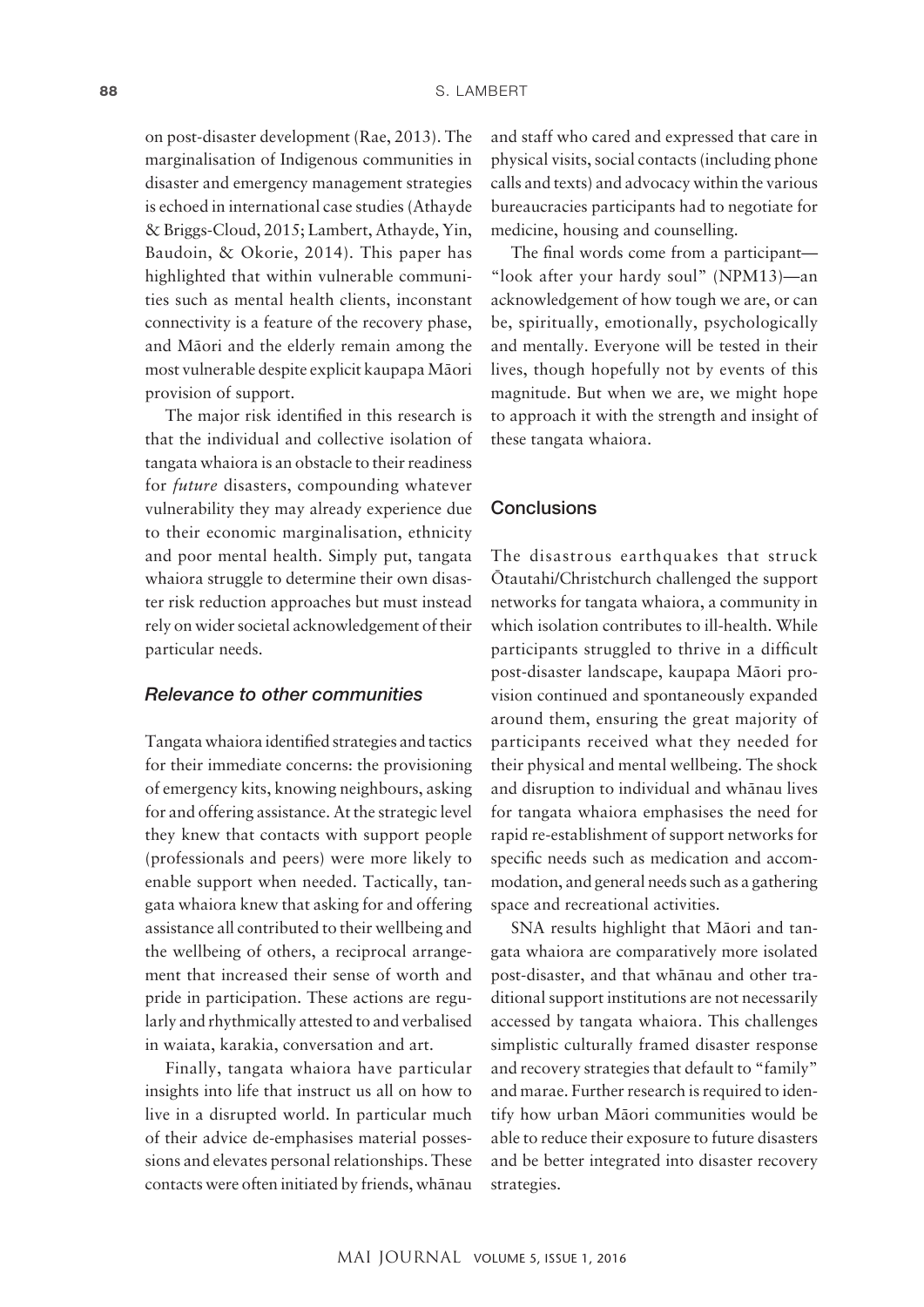# **Glossary**

| hinengaro                             | mind, consciousness,<br>psychological                                      | 1. How did you become involved with Te<br>Awa?                         |
|---------------------------------------|----------------------------------------------------------------------------|------------------------------------------------------------------------|
| karakia                               | prayer, blessing                                                           | 2. Tell us how the earthquakes affected you?                           |
| kaupapa                               | theme, topic, policy                                                       | 3. What support did you need then?                                     |
| kaupapa Māori                         | Māori-centric<br>approach                                                  | 4. How did your support networks change<br>because of the earthquakes? |
| koha                                  | gift, contribution                                                         | 5. Who helped you through the earthquakes?                             |
| manaia                                | stylised figure in<br>carving                                              | 6. What problems do you have to deal with<br>now?                      |
| manaakitanga                          | hospitality, kindness,<br>generosity, support                              | 7. How have your lives changed because of<br>the earthquakes?          |
| Pākehā                                | New Zealander of<br>European descent                                       | 8. What would have made it easier to get<br>through the disaster?      |
| taha                                  | side, part                                                                 | 9. What would you say to tangata whaiora                               |
| tamariki                              | children                                                                   | to help them prepare for a similar disaster                            |
| tane                                  | man                                                                        | in the future?                                                         |
| tangata whaiora                       | mental health clients;<br>literally, "person/<br>people seeking<br>health" | 10. Is there anything else you'd like to say?                          |
| tinana                                | body                                                                       |                                                                        |
| wahine                                | woman                                                                      |                                                                        |
| waiata                                | sing                                                                       |                                                                        |
| wairua                                | spirit, soul                                                               |                                                                        |
| whakawhanaungatanga connecting like a |                                                                            |                                                                        |
|                                       | family                                                                     |                                                                        |
| whānau                                | family                                                                     |                                                                        |

# Appendix 1: Interview schedule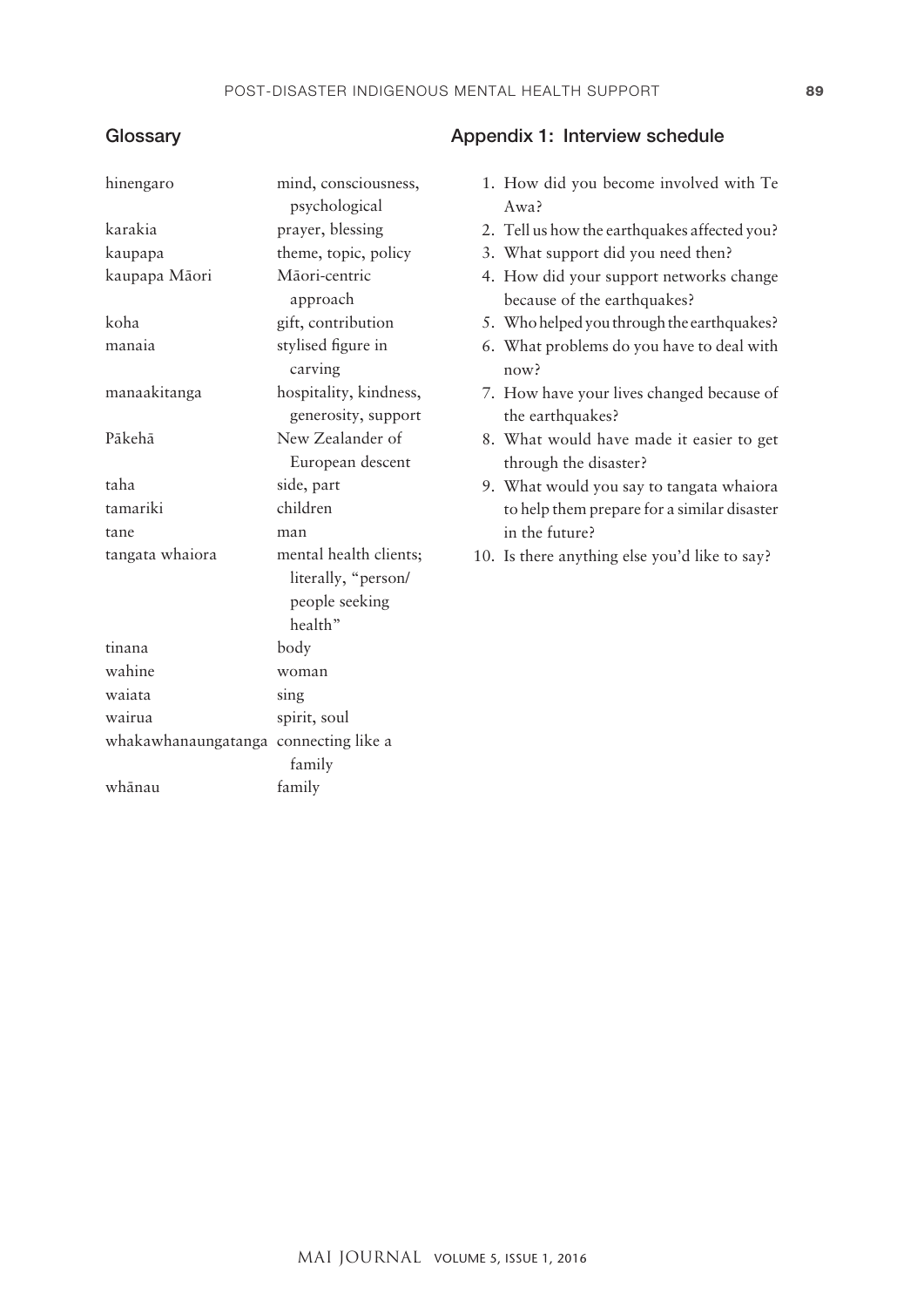#### **References**

- Athayde, S., Baudoin, M.-A., Lambert, S., Okerie, V., & Yin, L. (2015). *Developing an international network on indigenous peoples and disaster risk reduction*. Gainesville, FL: Tropical Conservation and Development Program, Centre for Latin American Studies, University of Florida.
- Athayde, S., & Briggs- Cloud, M. (2015). *Dialogues between indigenous peoples and disaster risk reduction* [Video file]. Retrieved from https:// vimeo.com/138904196
- Canterbury Earthquake Recovery Authority. (2014). *The CERA Wellbeing Survey April 2014 report*. Retrieved from http://cera.govt.nz/sites/default /files/common/cera- wellbeing- survey- april -2014-report.pdf
- Canterbury Earthquakes Royal Commission. (2012). *Final report: Canterbury Television Building (CTV)* (Vol. 6). Retrieved from http://canterbury.royalcommission.govt.nz /Final-Report-Volume-Six-Contents
- Conradson, D. (2003). Geographies of care: Spaces, practices, experiences. *Social & Cultural Geography*, *4*(4), 451–454. http://doi.org/cf978g
- Coverdale, J., Nairn, R., & Claasen, D. (2002). Depictions of mental illness in print media: A prospective national sample. *Australian and New Zealand Journal of Psychiatry*, *36*(5), 697–700. http://doi.org/dn23zk
- Dunbar- Ortiz, R. (2014). *An indigenous peoples' history of the United States*. Boston, MA: Beacon Press.
- Durie, M. (1998). *Whaiora: Mäori health development*. Auckland, New Zealand: Oxford University Press.
- Gesler, W. M. (1992). Therapeutic landscapes: Medical issues in light of the new cultural geography. *Social Science & Medicine*, *34*(7), 735–746. http://doi.org/dvnmkv
- Goodyear, R. (2014). *Housing in greater Christchurch after the earthquakes: Trends in housing from the Census of Population and Dwellings 1991–2013*. Wellington, New Zealand: Statistics NZ.
- Hewitt, K. (1997). *Regions of risk: A geographical introduction to disasters*. Harlow, England: Longman.
- Howitt, R., Havnen, O., & Veland, S. (2012). Natural and unnatural disasters: Responding with respect for indigenous rights and knowledges. *Geographical Research*, *50*(1), 47–59. http:// doi.org/bkb4m8
- Jessop, B. (2000). The crisis of the national spatiotemporal fix and the tendential ecological dominance of globalizing capitalism. *International Journal of Urban and Regional Research*, *24*(2), 323–360. http://doi.org/cdd9ww
- Kaupapa Maori and Pacific NGO Mental Health and Addictions Collective. (2013). *Proposed models*. Christchurch, New Zealand: Author.
- Kelsey, J. (1995). *The New Zealand experiment: A world model for structural adjustment?* Auckland, New Zealand: Auckland University Press. http://doi.org/bgf7
- Kingi, T. K. R. (2011). Mäori mental health: Past, present and future. In T. McIntosh & M. Mullholland (Eds.), *Mäori and social issues* (Vol. 1, pp. 89–107). Wellington, New Zealand: Huia.
- Kirmayer, L., Dandeneau, S., Marshall, E., Phillips, M., & Williamson, K. (2012). Toward an ecology of stories: Indigenous perspectives on resilience. In M. Ungar (Ed.), *The social ecology of resilience* (pp. 399–414). New York, NY: Springer. http:// doi.org/btjmvc
- Knoke, D., & Yang, S. (2008). *Social network analysis* (2nd ed.). Thousand Oaks, CA: Sage. http://doi.org/cmrq7k
- Lambert, S. (2013). *Impacts on Mäori of the Ötautahi earthquakes* (Working paper). Retrieved from https://researcharchive.lincoln.ac.nz /bitstream/handle/10182/5641/Lambert\_Maori - Resilience\_2013.pdf?sequence=1
- Lambert, S. (2014a). Indigenous peoples and urban disaster: Mäori responses to the 2010–12 Christchurch earthquakes. *Australasian Journal of Disaster and Trauma Studies*, *18*(1), 39–48.
- Lambert, S. (2014b). Mäori and the Christchurch earthquakes: The interplay between Indigenous endurance and resilience through a natural disaster. *MAI Journal*, *3*(2), 165–180.
- Lambert, S. (2015). *Networks of support for Mäori mental health: The response and recovery of tangata whaiora through the Ötautahi earthquakes*. Christchurch, New Zealand: Lincoln University.
- Lambert, S., Athayde, S., Yin, L., Baudoin, M.-A., & Okorie, V. O. (2014, June 7–9). *Integrating Indigenous knowledge into decision and policymaking for disaster risk reduction*. Paper presented at the 2nd IRDR Conference: Integrated Disaster Risk Science: A Tool for Sustainability, Beijing, China. Retrieved from http://www.irdr international.org/conference-2014/programme /indigenous- and- vulnerable- populations/#Simon